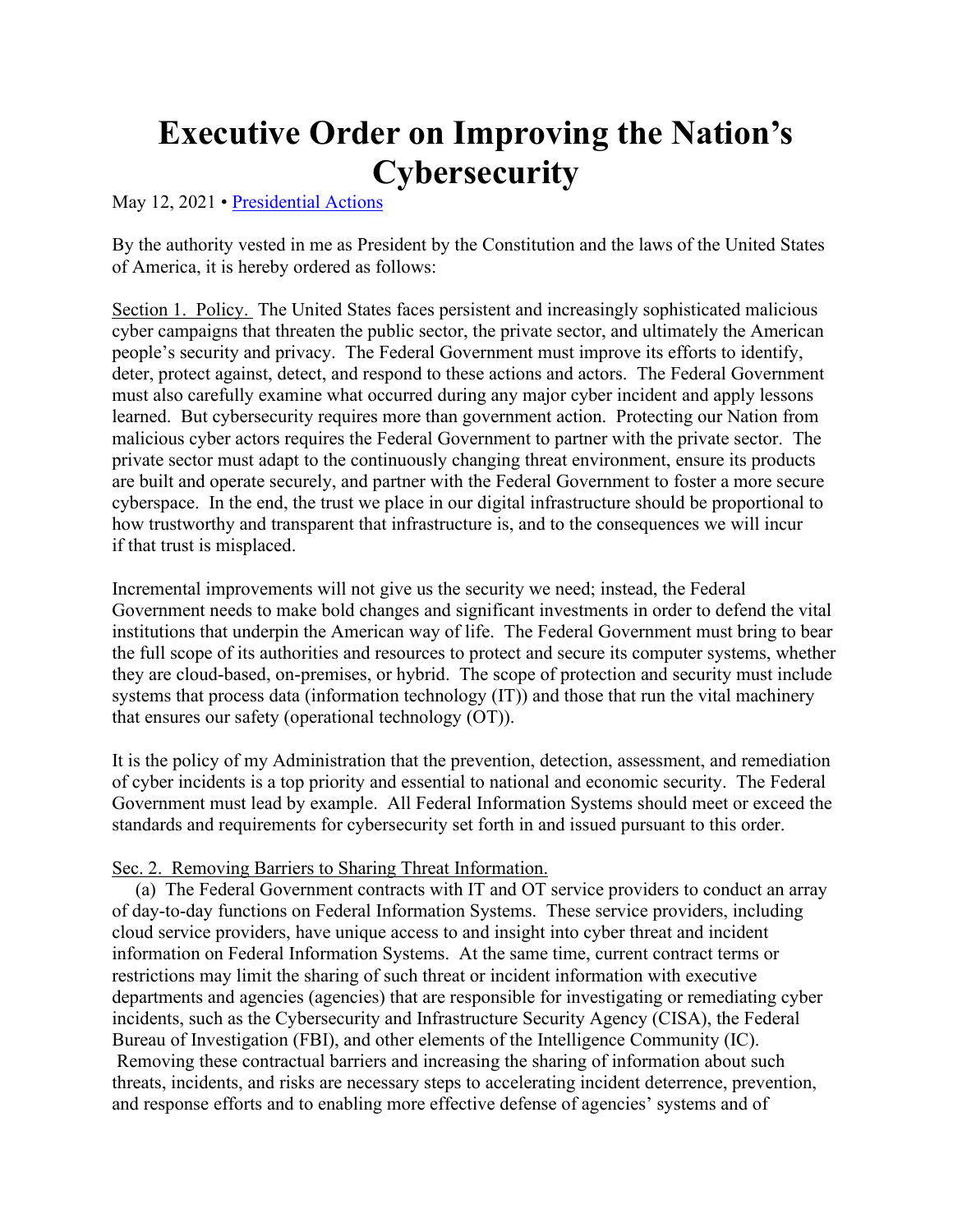information collected, processed, and maintained by or for the Federal Government.

 (b) Within 60 days of the date of this order, the Director of the Office of Management and Budget (OMB), in consultation with the Secretary of Defense, the Attorney General, the Secretary of Homeland Security, and the Director of National Intelligence, shall review the Federal Acquisition Regulation (FAR) and the Defense Federal Acquisition Regulation Supplement contract requirements and language for contracting with IT and OT service providers and recommend updates to such requirements and language to the FAR Council and other appropriate agencies. The recommendations shall include descriptions of contractors to be covered by the proposed contract language.

 (c) The recommended contract language and requirements described in subsection (b) of this section shall be designed to ensure that:

 (i) service providers collect and preserve data, information, and reporting relevant to cybersecurity event prevention, detection, response, and investigation on all information systems over which they have control, including systems operated on behalf of agencies, consistent with agencies' requirements;

 (ii) service providers share such data, information, and reporting, as they relate to cyber incidents or potential incidents relevant to any agency with which they have contracted, directly with such agency and any other agency that the Director of OMB, in consultation with the Secretary of Defense, the Attorney General, the Secretary of Homeland Security, and the Director of National Intelligence, deems appropriate, consistent with applicable privacy laws, regulations, and policies;

 (iii) service providers collaborate with Federal cybersecurity or investigative agencies in their investigations of and responses to incidents or potential incidents on Federal Information Systems, including by implementing technical capabilities, such as monitoring networks for threats in collaboration with agencies they support, as needed; and

 (iv) service providers share cyber threat and incident information with agencies, doing so, where possible, in industry-recognized formats for incident response and remediation.

(d) Within 90 days of receipt of the recommendations described in subsection (b) of this section, the FAR Council shall review the proposed contract language and conditions and, as appropriate, shall publish for public comment proposed updates to the FAR.

(e) Within 120 days of the date of this order, the Secretary of Homeland Security and the Director of OMB shall take appropriate steps to ensure to the greatest extent possible that service providers share data with agencies, CISA, and the FBI as may be necessary for the Federal Government to respond to cyber threats, incidents, and risks.

(f) It is the policy of the Federal Government that:

 (i) information and communications technology (ICT) service providers entering into contracts with agencies must promptly report to such agencies when they discover a cyber incident involving a software product or service provided to such agencies or involving a support system for a software product or service provided to such agencies;

 (ii) ICT service providers must also directly report to CISA whenever they report under subsection (f)(i) of this section to Federal Civilian Executive Branch (FCEB) Agencies, and CISA must centrally collect and manage such information; and

 (iii) reports pertaining to National Security Systems, as defined in section 10(h) of this order, must be received and managed by the appropriate agency as to be determined under subsection  $(g)(i)(E)$  of this section.

(g) To implement the policy set forth in subsection (f) of this section: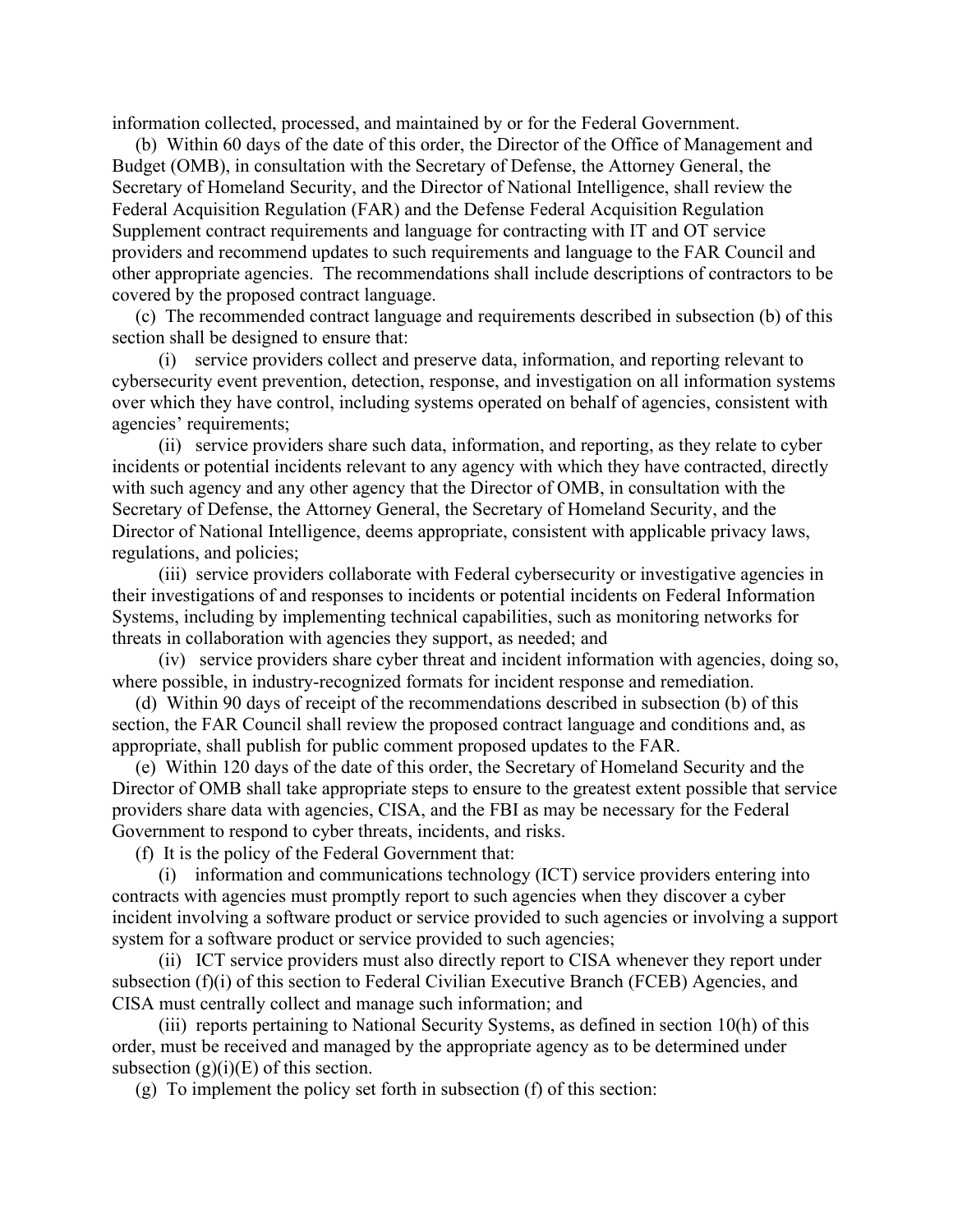(i) Within 45 days of the date of this order, the Secretary of Homeland Security, in consultation with the Secretary of Defense acting through the Director of the National Security Agency (NSA), the Attorney General, and the Director of OMB, shall recommend to the FAR Council contract language that identifies:

(A) the nature of cyber incidents that require reporting;

 (B) the types of information regarding cyber incidents that require reporting to facilitate effective cyber incident response and remediation;

(C) appropriate and effective protections for privacy and civil liberties;

 (D) the time periods within which contractors must report cyber incidents based on a graduated scale of severity, with reporting on the most severe cyber incidents not to exceed 3 days after initial detection;

(E) National Security Systems reporting requirements; and

 (F) the type of contractors and associated service providers to be covered by the proposed contract language.

(ii) Within 90 days of receipt of the recommendations described in subsection  $(g)(i)$  of this section, the FAR Council shall review the recommendations and publish for public comment proposed updates to the FAR.

 (iii) Within 90 days of the date of this order, the Secretary of Defense acting through the Director of the NSA, the Attorney General, the Secretary of Homeland Security, and the Director of National Intelligence shall jointly develop procedures for ensuring that cyber incident reports are promptly and appropriately shared among agencies.

 (h) Current cybersecurity requirements for unclassified system contracts are largely implemented through agency-specific policies and regulations, including cloud-service cybersecurity requirements. Standardizing common cybersecurity contractual requirements across agencies will streamline and improve compliance for vendors and the Federal Government.

 (i) Within 60 days of the date of this order, the Secretary of Homeland Security acting through the Director of CISA, in consultation with the Secretary of Defense acting through the Director of the NSA, the Director of OMB, and the Administrator of General Services, shall review agency-specific cybersecurity requirements that currently exist as a matter of law, policy, or contract and recommend to the FAR Council standardized contract language for appropriate cybersecurity requirements. Such recommendations shall include consideration of the scope of contractors and associated service providers to be covered by the proposed contract language.

 (j) Within 60 days of receiving the recommended contract language developed pursuant to subsection (i) of this section, the FAR Council shall review the recommended contract language and publish for public comment proposed updates to the FAR.

 (k) Following any updates to the FAR made by the FAR Council after the public comment period described in subsection (j) of this section, agencies shall update their agency-specific cybersecurity requirements to remove any requirements that are duplicative of such FAR updates.

 (l) The Director of OMB shall incorporate into the annual budget process a cost analysis of all recommendations developed under this section.

## Sec. 3. Modernizing Federal Government Cybersecurity.

 (a) To keep pace with today's dynamic and increasingly sophisticated cyber threat environment, the Federal Government must take decisive steps to modernize its approach to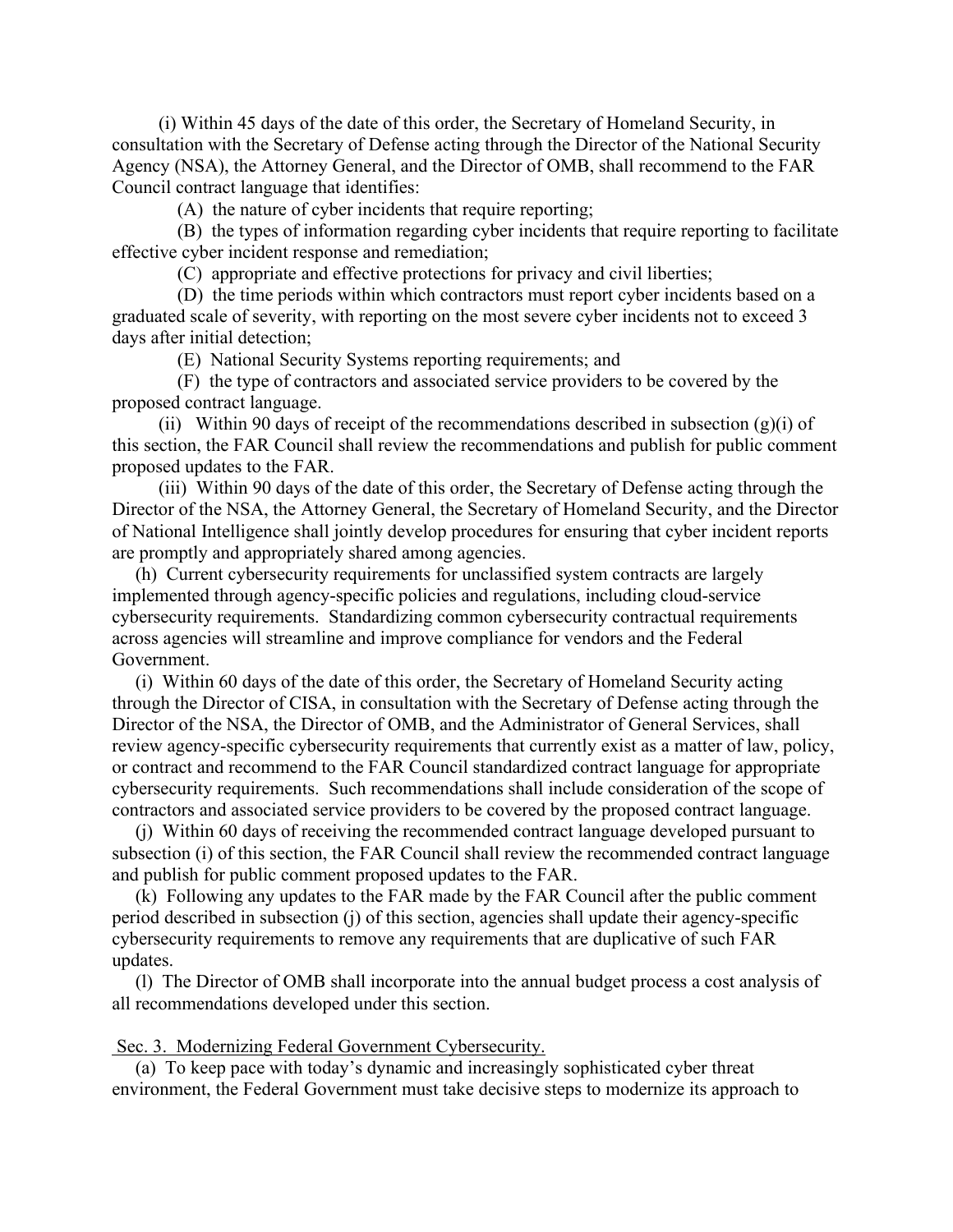cybersecurity, including by increasing the Federal Government's visibility into threats, while protecting privacy and civil liberties. The Federal Government must adopt security best practices; advance toward Zero Trust Architecture; accelerate movement to secure cloud services, including Software as a Service (SaaS), Infrastructure as a Service (IaaS), and Platform as a Service (PaaS); centralize and streamline access to cybersecurity data to drive analytics for identifying and managing cybersecurity risks; and invest in both technology and personnel to match these modernization goals.

(b) Within 60 days of the date of this order, the head of each agency shall:

 (i) update existing agency plans to prioritize resources for the adoption and use of cloud technology as outlined in relevant OMB guidance;

 (ii) develop a plan to implement Zero Trust Architecture, which shall incorporate, as appropriate, the migration steps that the National Institute of Standards and Technology (NIST) within the Department of Commerce has outlined in standards and guidance, describe any such steps that have already been completed, identify activities that will have the most immediate security impact, and include a schedule to implement them; and

 (iii) provide a report to the Director of OMB and the Assistant to the President and National Security Advisor (APNSA) discussing the plans required pursuant to subsection (b)(i) and (ii) of this section.

 (c) As agencies continue to use cloud technology, they shall do so in a coordinated, deliberate way that allows the Federal Government to prevent, detect, assess, and remediate cyber incidents. To facilitate this approach, the migration to cloud technology shall adopt Zero Trust Architecture, as practicable. The CISA shall modernize its current cybersecurity programs, services, and capabilities to be fully functional with cloud-computing environments with Zero Trust Architecture. The Secretary of Homeland Security acting through the Director of CISA, in consultation with the Administrator of General Services acting through the Federal Risk and Authorization Management Program (FedRAMP) within the General Services Administration, shall develop security principles governing Cloud Service Providers (CSPs) for incorporation into agency modernization efforts. To facilitate this work:

 (i) Within 90 days of the date of this order, the Director of OMB, in consultation with the Secretary of Homeland Security acting through the Director of CISA, and the Administrator of General Services acting through FedRAMP, shall develop a Federal cloud-security strategy and provide guidance to agencies accordingly. Such guidance shall seek to ensure that risks to the FCEB from using cloud-based services are broadly understood and effectively addressed, and that FCEB Agencies move closer to Zero Trust Architecture.

 (ii) Within 90 days of the date of this order, the Secretary of Homeland Security acting through the Director of CISA, in consultation with the Director of OMB and the Administrator of General Services acting through FedRAMP, shall develop and issue, for the FCEB, cloudsecurity technical reference architecture documentation that illustrates recommended approaches to cloud migration and data protection for agency data collection and reporting.

 (iii) Within 60 days of the date of this order, the Secretary of Homeland Security acting through the Director of CISA shall develop and issue, for FCEB Agencies, a cloud-service governance framework. That framework shall identify a range of services and protections available to agencies based on incident severity. That framework shall also identify data and processing activities associated with those services and protections.

 (iv) Within 90 days of the date of this order, the heads of FCEB Agencies, in consultation with the Secretary of Homeland Security acting through the Director of CISA, shall evaluate the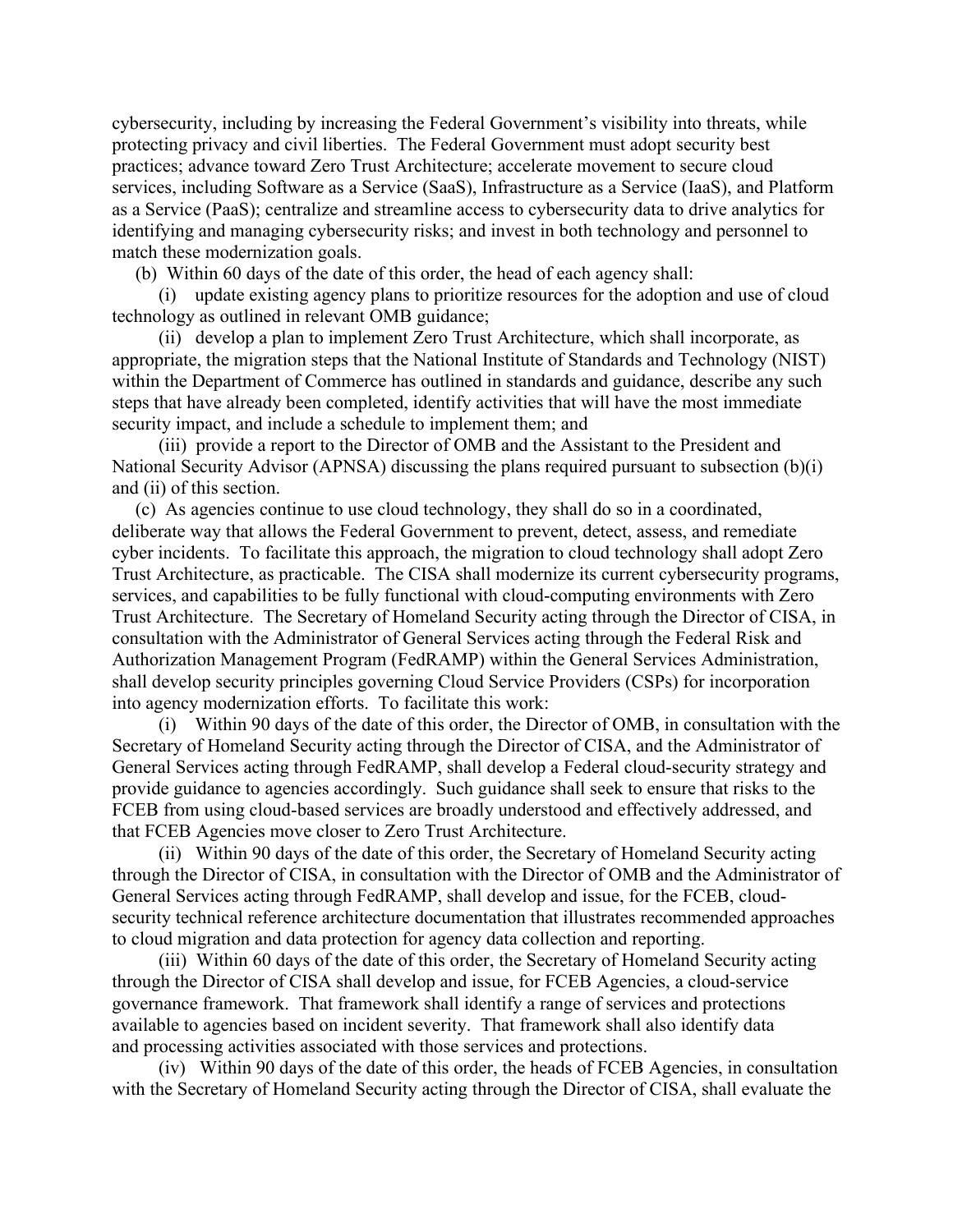types and sensitivity of their respective agency's unclassified data, and shall provide to the Secretary of Homeland Security through the Director of CISA and to the Director of OMB a report based on such evaluation. The evaluation shall prioritize identification of the unclassified data considered by the agency to be the most sensitive and under the greatest threat, and appropriate processing and storage solutions for those data.

 (d) Within 180 days of the date of this order, agencies shall adopt multi-factor authentication and encryption for data at rest and in transit, to the maximum extent consistent with Federal records laws and other applicable laws. To that end:

 (i) Heads of FCEB Agencies shall provide reports to the Secretary of Homeland Security through the Director of CISA, the Director of OMB, and the APNSA on their respective agency's progress in adopting multifactor authentication and encryption of data at rest and in transit. Such agencies shall provide such reports every 60 days after the date of this order until the agency has fully adopted, agency-wide, multi-factor authentication and data encryption.

 (ii) Based on identified gaps in agency implementation, CISA shall take all appropriate steps to maximize adoption by FCEB Agencies of technologies and processes to implement multifactor authentication and encryption for data at rest and in transit.

 (iii) Heads of FCEB Agencies that are unable to fully adopt multi-factor authentication and data encryption within 180 days of the date of this order shall, at the end of the 180-day period, provide a written rationale to the Secretary of Homeland Security through the Director of CISA, the Director of OMB, and the APNSA.

 (e) Within 90 days of the date of this order, the Secretary of Homeland Security acting through the Director of CISA, in consultation with the Attorney General, the Director of the FBI, and the Administrator of General Services acting through the Director of FedRAMP, shall establish a framework to collaborate on cybersecurity and incident response activities related to FCEB cloud technology, in order to ensure effective information sharing among agencies and between agencies and CSPs.

 (f) Within 60 days of the date of this order, the Administrator of General Services, in consultation with the Director of OMB and the heads of other agencies as the Administrator of General Services deems appropriate, shall begin modernizing FedRAMP by:

 (i) establishing a training program to ensure agencies are effectively trained and equipped to manage FedRAMP requests, and providing access to training materials, including videos-on-demand;

 (ii) improving communication with CSPs through automation and standardization of messages at each stage of authorization. These communications may include status updates, requirements to complete a vendor's current stage, next steps, and points of contact for questions;

 (iii) incorporating automation throughout the lifecycle of FedRAMP, including assessment, authorization, continuous monitoring, and compliance;

 (iv) digitizing and streamlining documentation that vendors are required to complete, including through online accessibility and pre-populated forms; and

 (v) identifying relevant compliance frameworks, mapping those frameworks onto requirements in the FedRAMP authorization process, and allowing those frameworks to be used as a substitute for the relevant portion of the authorization process, as appropriate.

Sec. 4. Enhancing Software Supply Chain Security.

(a) The security of software used by the Federal Government is vital to the Federal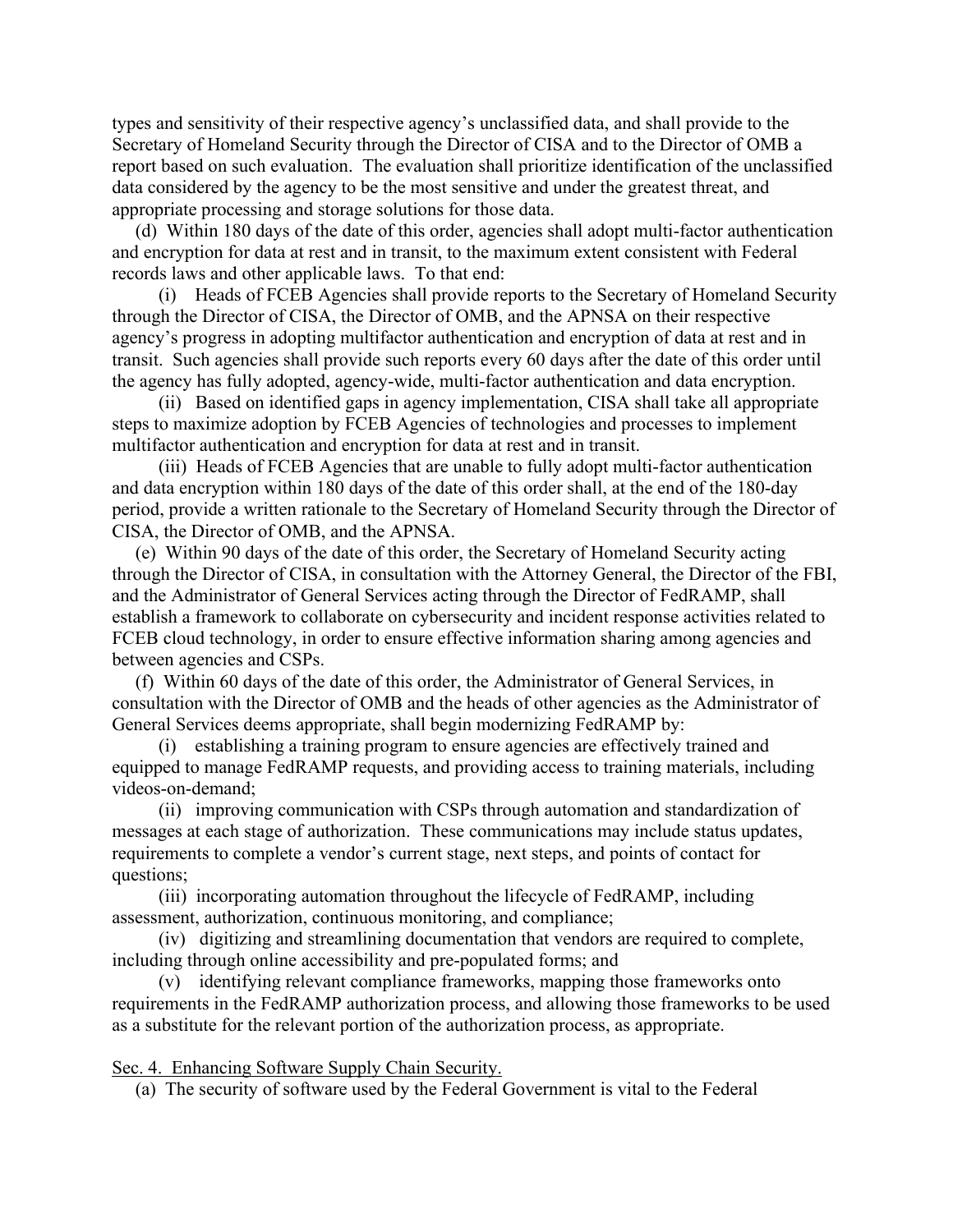Government's ability to perform its critical functions. The development of commercial software often lacks transparency, sufficient focus on the ability of the software to resist attack, and adequate controls to prevent tampering by malicious actors. There is a pressing need to implement more rigorous and predictable mechanisms for ensuring that products function securely, and as intended. The security and integrity of "critical software" — software that performs functions critical to trust (such as affording or requiring elevated system privileges or direct access to networking and computing resources) — is a particular concern. Accordingly, the Federal Government must take action to rapidly improve the security and integrity of the software supply chain, with a priority on addressing critical software.

 (b) Within 30 days of the date of this order, the Secretary of Commerce acting through the Director of NIST shall solicit input from the Federal Government, private sector, academia, and other appropriate actors to identify existing or develop new standards, tools, and best practices for complying with the standards, procedures, or criteria in subsection (e) of this section. The guidelines shall include criteria that can be used to evaluate software security, include criteria to evaluate the security practices of the developers and suppliers themselves, and identify innovative tools or methods to demonstrate conformance with secure practices.

 (c) Within 180 days of the date of this order, the Director of NIST shall publish preliminary guidelines, based on the consultations described in subsection (b) of this section and drawing on existing documents as practicable, for enhancing software supply chain security and meeting the requirements of this section.

 (d) Within 360 days of the date of this order, the Director of NIST shall publish additional guidelines that include procedures for periodic review and updating of the guidelines described in subsection (c) of this section.

 (e) Within 90 days of publication of the preliminary guidelines pursuant to subsection (c) of this section, the Secretary of Commerce acting through the Director of NIST, in consultation with the heads of such agencies as the Director of NIST deems appropriate, shall issue guidance identifying practices that enhance the security of the software supply chain. Such guidance may incorporate the guidelines published pursuant to subsections (c) and (i) of this section. Such guidance shall include standards, procedures, or criteria regarding:

(i) secure software development environments, including such actions as:

(A) using administratively separate build environments;

(B) auditing trust relationships;

 (C) establishing multi-factor, risk-based authentication and conditional access across the enterprise;

 (D) documenting and minimizing dependencies on enterprise products that are part of the environments used to develop, build, and edit software;

(E) employing encryption for data; and

 (F) monitoring operations and alerts and responding to attempted and actual cyber incidents;

 (ii) generating and, when requested by a purchaser, providing artifacts that demonstrate conformance to the processes set forth in subsection (e)(i) of this section;

 (iii) employing automated tools, or comparable processes, to maintain trusted source code supply chains, thereby ensuring the integrity of the code;

 (iv) employing automated tools, or comparable processes, that check for known and potential vulnerabilities and remediate them, which shall operate regularly, or at a minimum prior to product, version, or update release;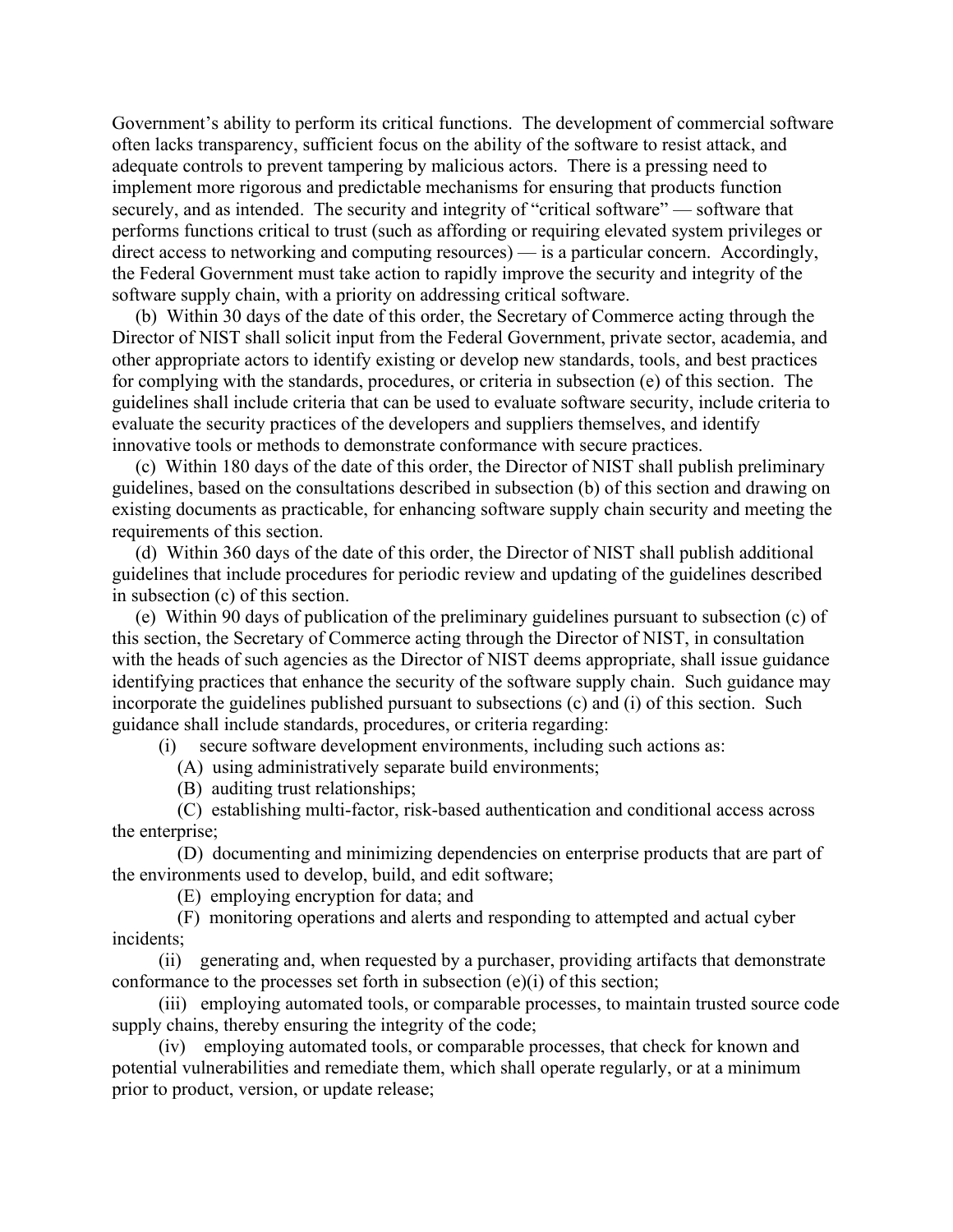(v) providing, when requested by a purchaser, artifacts of the execution of the tools and processes described in subsection (e)(iii) and (iv) of this section, and making publicly available summary information on completion of these actions, to include a summary description of the risks assessed and mitigated;

 (vi) maintaining accurate and up-to-date data, provenance (i.e., origin) of software code or components, and controls on internal and third-party software components, tools, and services present in software development processes, and performing audits and enforcement of these controls on a recurring basis;

 (vii) providing a purchaser a Software Bill of Materials (SBOM) for each product directly or by publishing it on a public website;

 (viii) participating in a vulnerability disclosure program that includes a reporting and disclosure process;

(ix) attesting to conformity with secure software development practices; and

 (x) ensuring and attesting, to the extent practicable, to the integrity and provenance of open source software used within any portion of a product.

 (f) Within 60 days of the date of this order, the Secretary of Commerce, in coordination with the Assistant Secretary for Communications and Information and the Administrator of the National Telecommunications and Information Administration, shall publish minimum elements for an SBOM.

 (g) Within 45 days of the date of this order, the Secretary of Commerce, acting through the Director of NIST, in consultation with the Secretary of Defense acting through the Director of the NSA, the Secretary of Homeland Security acting through the Director of CISA, the Director of OMB, and the Director of National Intelligence, shall publish a definition of the term "critical software" for inclusion in the guidance issued pursuant to subsection (e) of this section. That definition shall reflect the level of privilege or access required to function, integration and dependencies with other software, direct access to networking and computing resources, performance of a function critical to trust, and potential for harm if compromised.

 (h) Within 30 days of the publication of the definition required by subsection (g) of this section, the Secretary of Homeland Security acting through the Director of CISA, in consultation with the Secretary of Commerce acting through the Director of NIST, shall identify and make available to agencies a list of categories of software and software products in use or in the acquisition process meeting the definition of critical software issued pursuant to subsection (g) of this section.

 (i) Within 60 days of the date of this order, the Secretary of Commerce acting through the Director of NIST, in consultation with the Secretary of Homeland Security acting through the Director of CISA and with the Director of OMB, shall publish guidance outlining security measures for critical software as defined in subsection (g) of this section, including applying practices of least privilege, network segmentation, and proper configuration.

 (j) Within 30 days of the issuance of the guidance described in subsection (i) of this section, the Director of OMB acting through the Administrator of the Office of Electronic Government within OMB shall take appropriate steps to require that agencies comply with such guidance.

 (k) Within 30 days of issuance of the guidance described in subsection (e) of this section, the Director of OMB acting through the Administrator of the Office of Electronic Government within OMB shall take appropriate steps to require that agencies comply with such guidelines with respect to software procured after the date of this order.

(l) Agencies may request an extension for complying with any requirements issued pursuant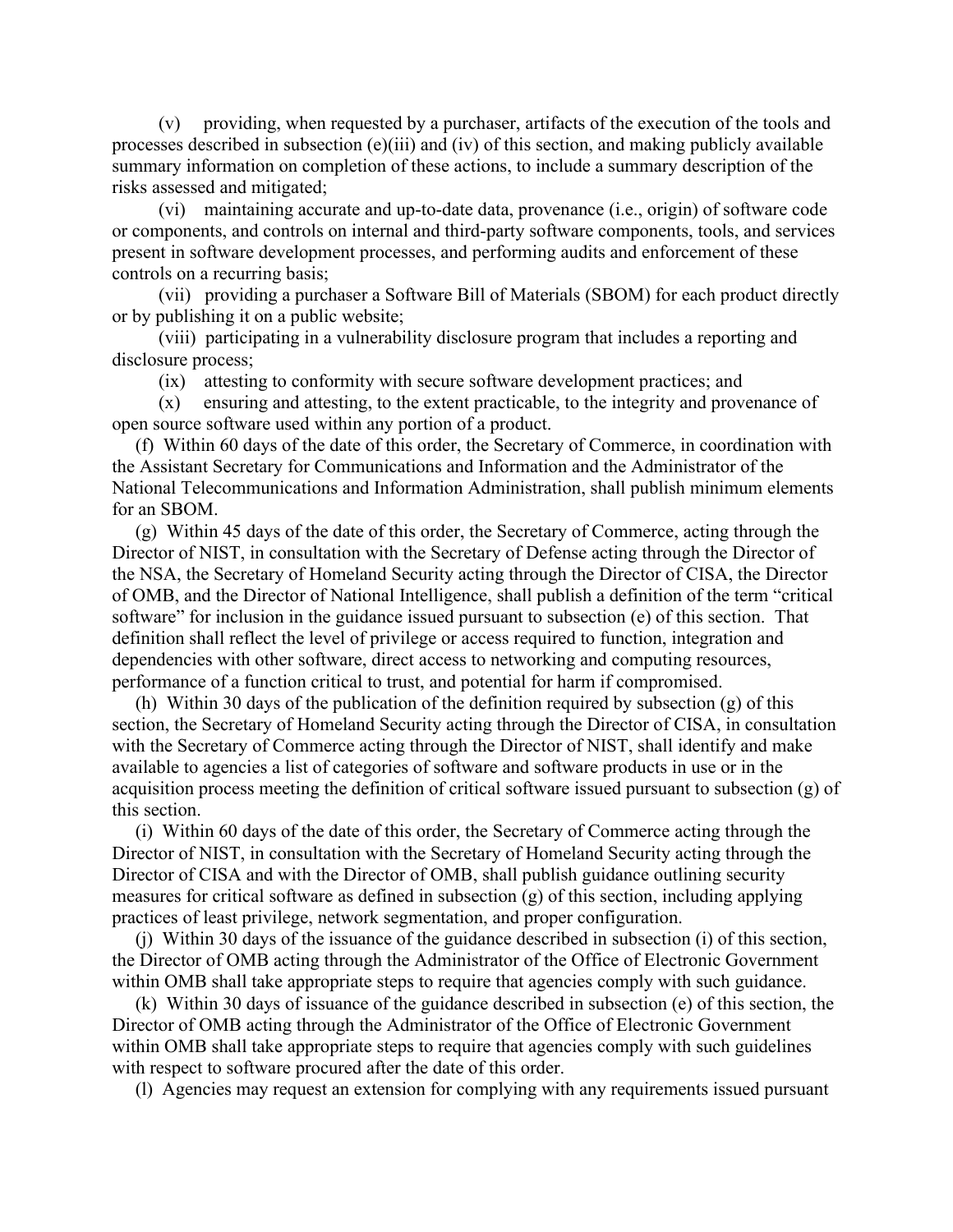to subsection (k) of this section. Any such request shall be considered by the Director of OMB on a case-by-case basis, and only if accompanied by a plan for meeting the underlying requirements. The Director of OMB shall on a quarterly basis provide a report to the APNSA identifying and explaining all extensions granted.

 (m) Agencies may request a waiver as to any requirements issued pursuant to subsection (k) of this section. Waivers shall be considered by the Director of OMB, in consultation with the APNSA, on a case-by-case basis, and shall be granted only in exceptional circumstances and for limited duration, and only if there is an accompanying plan for mitigating any potential risks.

 (n) Within 1 year of the date of this order, the Secretary of Homeland Security, in consultation with the Secretary of Defense, the Attorney General, the Director of OMB, and the Administrator of the Office of Electronic Government within OMB, shall recommend to the FAR Council contract language requiring suppliers of software available for purchase by agencies to comply with, and attest to complying with, any requirements issued pursuant to subsections (g) through (k) of this section.

 (o) After receiving the recommendations described in subsection (n) of this section, the FAR Council shall review the recommendations and, as appropriate and consistent with applicable law, amend the FAR.

 (p) Following the issuance of any final rule amending the FAR as described in subsection (o) of this section, agencies shall, as appropriate and consistent with applicable law, remove software products that do not meet the requirements of the amended FAR from all indefinite delivery indefinite quantity contracts; Federal Supply Schedules; Federal Government-wide Acquisition Contracts; Blanket Purchase Agreements; and Multiple Award Contracts.

 (q) The Director of OMB, acting through the Administrator of the Office of Electronic Government within OMB, shall require agencies employing software developed and procured prior to the date of this order (legacy software) either to comply with any requirements issued pursuant to subsection (k) of this section or to provide a plan outlining actions to remediate or meet those requirements, and shall further require agencies seeking renewals of software contracts, including legacy software, to comply with any requirements issued pursuant to subsection (k) of this section, unless an extension or waiver is granted in accordance with subsection (l) or (m) of this section.

 (r) Within 60 days of the date of this order, the Secretary of Commerce acting through the Director of NIST, in consultation with the Secretary of Defense acting through the Director of the NSA, shall publish guidelines recommending minimum standards for vendors' testing of their software source code, including identifying recommended types of manual or automated testing (such as code review tools, static and dynamic analysis, software composition tools, and penetration testing).

 (s) The Secretary of Commerce acting through the Director of NIST, in coordination with representatives of other agencies as the Director of NIST deems appropriate, shall initiate pilot programs informed by existing consumer product labeling programs to educate the public on the security capabilities of Internet-of-Things (IoT) devices and software development practices, and shall consider ways to incentivize manufacturers and developers to participate in these programs.

 (t) Within 270 days of the date of this order, the Secretary of Commerce acting through the Director of NIST, in coordination with the Chair of the Federal Trade Commission (FTC) and representatives of other agencies as the Director of NIST deems appropriate, shall identify IoT cybersecurity criteria for a consumer labeling program, and shall consider whether such a consumer labeling program may be operated in conjunction with or modeled after any similar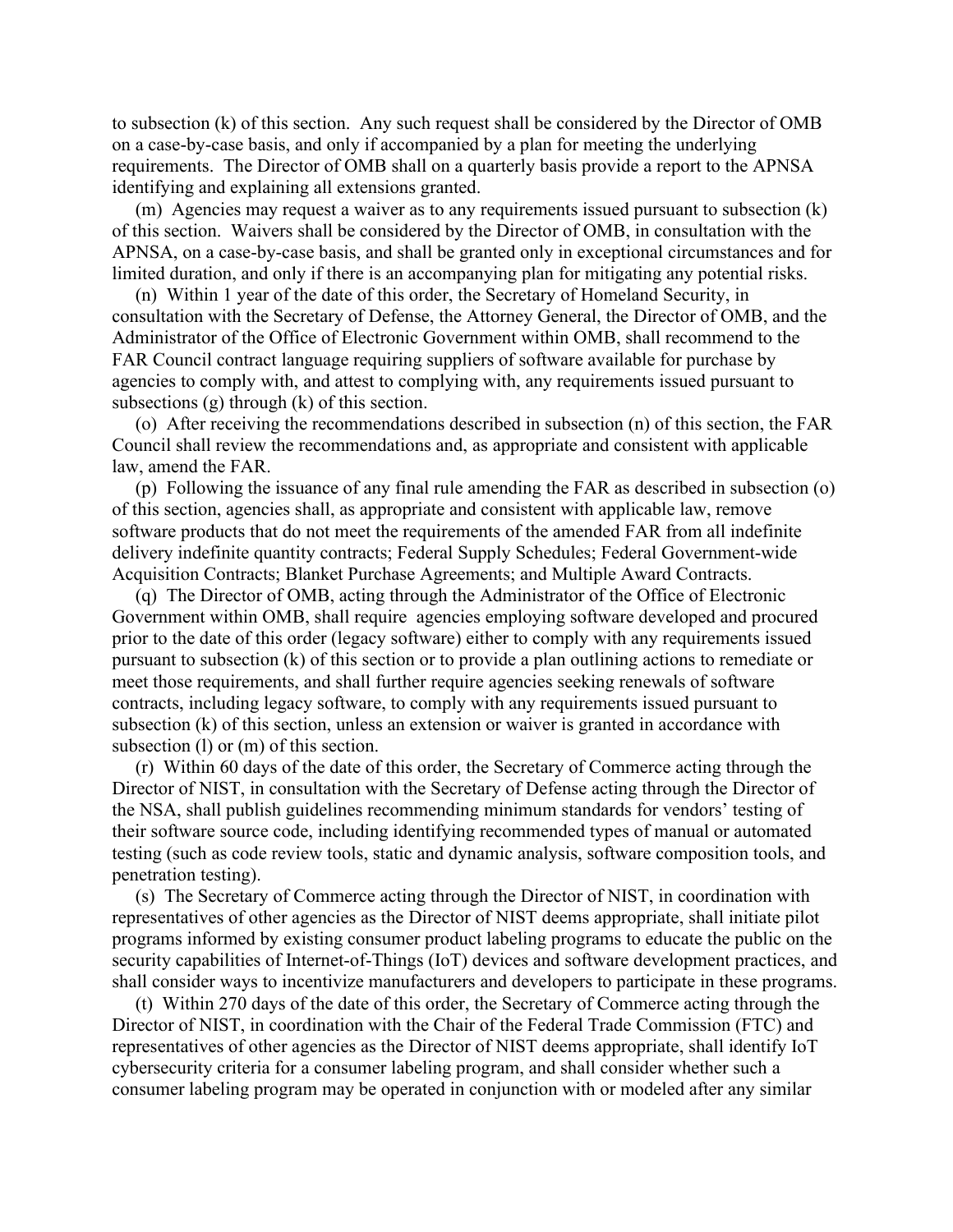existing government programs consistent with applicable law. The criteria shall reflect increasingly comprehensive levels of testing and assessment that a product may have undergone, and shall use or be compatible with existing labeling schemes that manufacturers use to inform consumers about the security of their products. The Director of NIST shall examine all relevant information, labeling, and incentive programs and employ best practices. This review shall focus on ease of use for consumers and a determination of what measures can be taken to maximize manufacturer participation.

 (u) Within 270 days of the date of this order, the Secretary of Commerce acting through the Director of NIST, in coordination with the Chair of the FTC and representatives from other agencies as the Director of NIST deems appropriate, shall identify secure software development practices or criteria for a consumer software labeling program, and shall consider whether such a consumer software labeling program may be operated in conjunction with or modeled after any similar existing government programs, consistent with applicable law. The criteria shall reflect a baseline level of secure practices, and if practicable, shall reflect increasingly comprehensive levels of testing and assessment that a product may have undergone. The Director of NIST shall examine all relevant information, labeling, and incentive programs, employ best practices, and identify, modify, or develop a recommended label or, if practicable, a tiered software security rating system. This review shall focus on ease of use for consumers and a determination of what measures can be taken to maximize participation.

 (v) These pilot programs shall be conducted in a manner consistent with OMB Circular A-119 and NIST Special Publication 2000-02 (Conformity Assessment Considerations for Federal Agencies).

 (w) Within 1 year of the date of this order, the Director of NIST shall conduct a review of the pilot programs, consult with the private sector and relevant agencies to assess the effectiveness of the programs, determine what improvements can be made going forward, and submit a summary report to the APNSA.

 (x) Within 1 year of the date of this order, the Secretary of Commerce, in consultation with the heads of other agencies as the Secretary of Commerce deems appropriate, shall provide to the President, through the APNSA, a report that reviews the progress made under this section and outlines additional steps needed to secure the software supply chain.

Sec. 5. Establishing a Cyber Safety Review Board.

 (a) The Secretary of Homeland Security, in consultation with the Attorney General, shall establish the Cyber Safety Review Board (Board), pursuant to section 871 of the Homeland Security Act of 2002 (6 U.S.C. 451).

 (b) The Board shall review and assess, with respect to significant cyber incidents (as defined under Presidential Policy Directive 41 of July 26, 2016 (United States Cyber Incident Coordination) (PPD 41)) affecting FCEB Information Systems or non-Federal systems, threat activity, vulnerabilities, mitigation activities, and agency responses.

 (c) The Secretary of Homeland Security shall convene the Board following a significant cyber incident triggering the establishment of a Cyber Unified Coordination Group (UCG) as provided by section V(B)(2) of PPD-41; at any time as directed by the President acting through the APNSA; or at any time the Secretary of Homeland Security deems necessary.

 (d) The Board's initial review shall relate to the cyber activities that prompted the establishment of a UCG in December 2020, and the Board shall, within 90 days of the Board's establishment, provide recommendations to the Secretary of Homeland Security for improving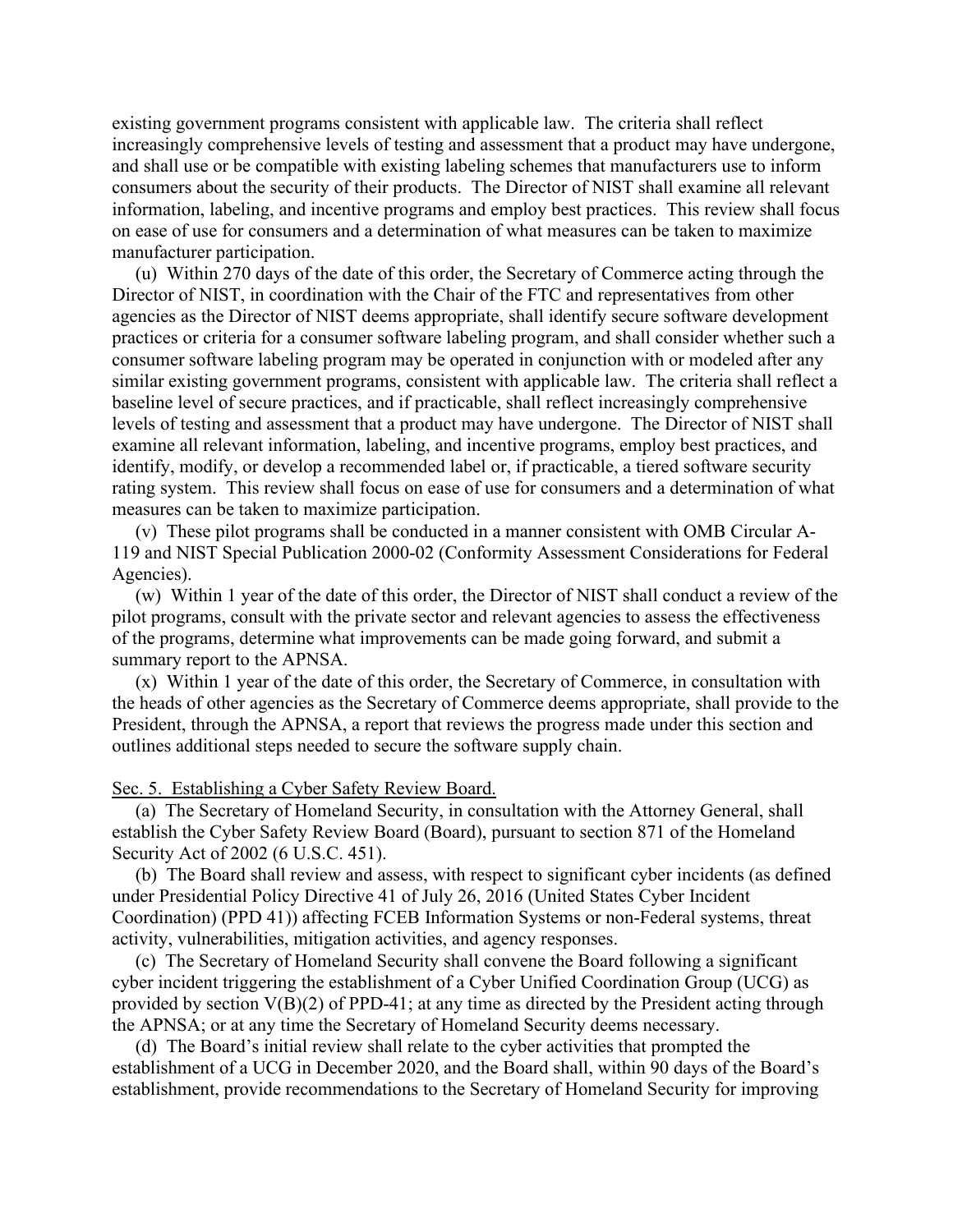cybersecurity and incident response practices, as outlined in subsection (i) of this section.

 (e) The Board's membership shall include Federal officials and representatives from privatesector entities. The Board shall comprise representatives of the Department of Defense, the Department of Justice, CISA, the NSA, and the FBI, as well as representatives from appropriate private-sector cybersecurity or software suppliers as determined by the Secretary of Homeland Security. A representative from OMB shall participate in Board activities when an incident under review involves FCEB Information Systems, as determined by the Secretary of Homeland Security. The Secretary of Homeland Security may invite the participation of others on a caseby-case basis depending on the nature of the incident under review.

 (f) The Secretary of Homeland Security shall biennially designate a Chair and Deputy Chair of the Board from among the members of the Board, to include one Federal and one privatesector member.

 (g) The Board shall protect sensitive law enforcement, operational, business, and other confidential information that has been shared with it, consistent with applicable law.

 (h) The Secretary of Homeland Security shall provide to the President through the APNSA any advice, information, or recommendations of the Board for improving cybersecurity and incident response practices and policy upon completion of its review of an applicable incident.

 (i) Within 30 days of completion of the initial review described in subsection (d) of this section, the Secretary of Homeland Security shall provide to the President through the APNSA the recommendations of the Board based on the initial review. These recommendations shall describe:

- (i) identified gaps in, and options for, the Board's composition or authorities;
- (ii) the Board's proposed mission, scope, and responsibilities;
- (iii) membership eligibility criteria for private sector representatives;

 (iv) Board governance structure including interaction with the executive branch and the Executive Office of the President;

(v) thresholds and criteria for the types of cyber incidents to be evaluated;

 (vi) sources of information that should be made available to the Board, consistent with applicable law and policy;

 (vii) an approach for protecting the information provided to the Board and securing the cooperation of affected United States individuals and entities for the purpose of the Board's review of incidents; and

(viii) administrative and budgetary considerations required for operation of the Board.

 (j) The Secretary of Homeland Security, in consultation with the Attorney General and the APNSA, shall review the recommendations provided to the President through the APNSA pursuant to subsection (i) of this section and take steps to implement them as appropriate.

 (k) Unless otherwise directed by the President, the Secretary of Homeland Security shall extend the life of the Board every 2 years as the Secretary of Homeland Security deems appropriate, pursuant to section 871 of the Homeland Security Act of 2002.

Sec. 6. Standardizing the Federal Government's Playbook for Responding to Cybersecurity Vulnerabilities and Incidents.

 (a) The cybersecurity vulnerability and incident response procedures currently used to identify, remediate, and recover from vulnerabilities and incidents affecting their systems vary across agencies, hindering the ability of lead agencies to analyze vulnerabilities and incidents more comprehensively across agencies. Standardized response processes ensure a more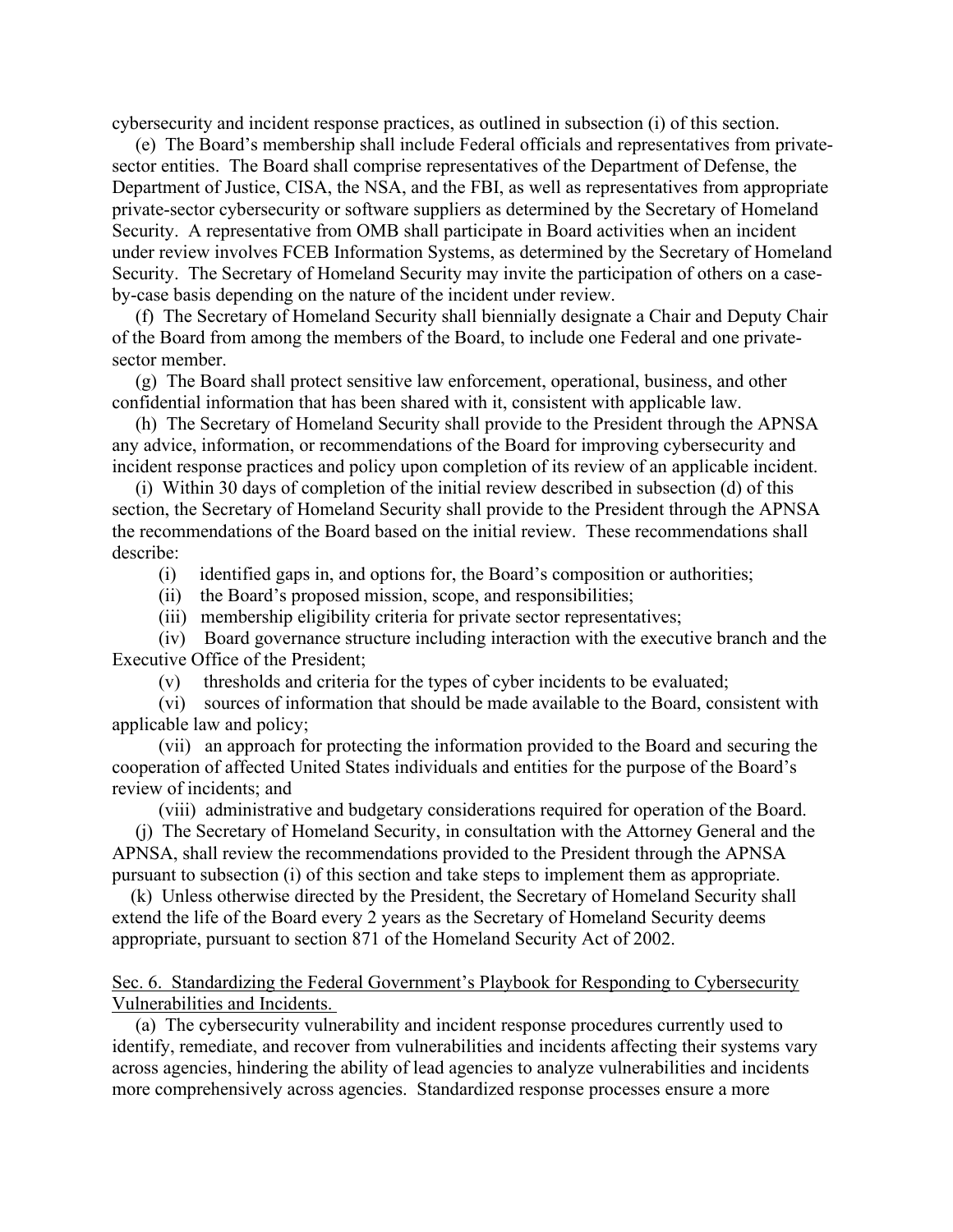coordinated and centralized cataloging of incidents and tracking of agencies' progress toward successful responses.

 (b) Within 120 days of the date of this order, the Secretary of Homeland Security acting through the Director of CISA, in consultation with the Director of OMB, the Federal Chief Information Officers Council, and the Federal Chief Information Security Council, and in coordination with the Secretary of Defense acting through the Director of the NSA, the Attorney General, and the Director of National Intelligence, shall develop a standard set of operational procedures (playbook) to be used in planning and conducting a cybersecurity vulnerability and incident response activity respecting FCEB Information Systems. The playbook shall:

(i) incorporate all appropriate NIST standards;

(ii) be used by FCEB Agencies; and

 (iii) articulate progress and completion through all phases of an incident response, while allowing flexibility so it may be used in support of various response activities.

(c) The Director of OMB shall issue guidance on agency use of the playbook.

 (d) Agencies with cybersecurity vulnerability or incident response procedures that deviate from the playbook may use such procedures only after consulting with the Director of OMB and the APNSA and demonstrating that these procedures meet or exceed the standards proposed in the playbook.

 (e) The Director of CISA, in consultation with the Director of the NSA, shall review and update the playbook annually, and provide information to the Director of OMB for incorporation in guidance updates.

 (f) To ensure comprehensiveness of incident response activities and build confidence that unauthorized cyber actors no longer have access to FCEB Information Systems, the playbook shall establish, consistent with applicable law, a requirement that the Director of CISA review and validate FCEB Agencies' incident response and remediation results upon an agency's completion of its incident response. The Director of CISA may recommend use of another agency or a third-party incident response team as appropriate.

 (g) To ensure a common understanding of cyber incidents and the cybersecurity status of an agency, the playbook shall define key terms and use such terms consistently with any statutory definitions of those terms, to the extent practicable, thereby providing a shared lexicon among agencies using the playbook.

Sec. 7. Improving Detection of Cybersecurity Vulnerabilities and Incidents on Federal Government Networks.

 (a) The Federal Government shall employ all appropriate resources and authorities to maximize the early detection of cybersecurity vulnerabilities and incidents on its networks. This approach shall include increasing the Federal Government's visibility into and detection of cybersecurity vulnerabilities and threats to agency networks in order to bolster the Federal Government's cybersecurity efforts.

 (b) FCEB Agencies shall deploy an Endpoint Detection and Response (EDR) initiative to support proactive detection of cybersecurity incidents within Federal Government infrastructure, active cyber hunting, containment and remediation, and incident response.

 (c) Within 30 days of the date of this order, the Secretary of Homeland Security acting through the Director of CISA shall provide to the Director of OMB recommendations on options for implementing an EDR initiative, centrally located to support host-level visibility, attribution, and response regarding FCEB Information Systems.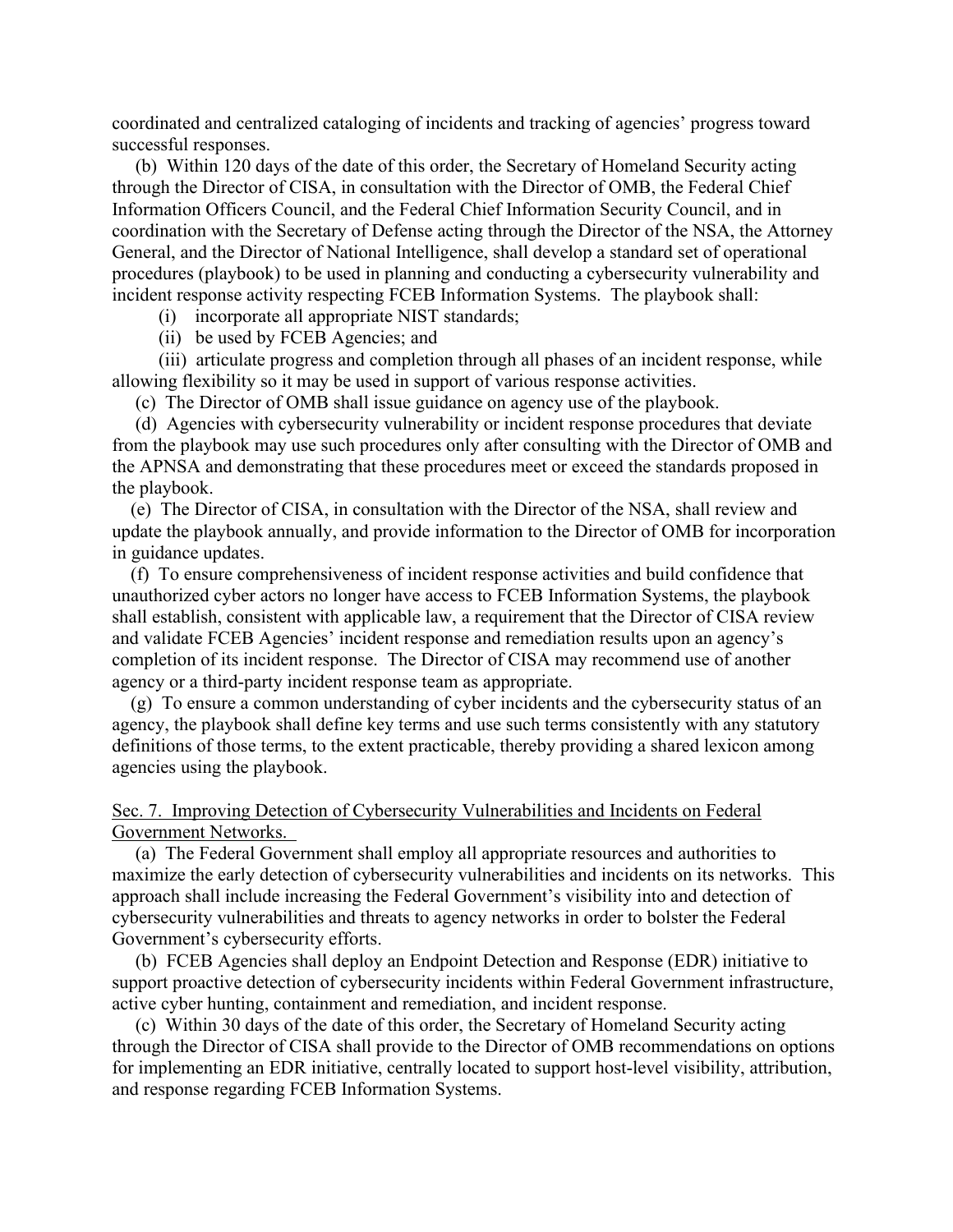(d) Within 90 days of receiving the recommendations described in subsection (c) of this section, the Director of OMB, in consultation with Secretary of Homeland Security, shall issue requirements for FCEB Agencies to adopt Federal Government-wide EDR approaches. Those requirements shall support a capability of the Secretary of Homeland Secretary, acting through the Director of CISA, to engage in cyber hunt, detection, and response activities.

 (e) The Director of OMB shall work with the Secretary of Homeland Security and agency heads to ensure that agencies have adequate resources to comply with the requirements issued pursuant to subsection (d) of this section.

 (f) Defending FCEB Information Systems requires that the Secretary of Homeland Security acting through the Director of CISA have access to agency data that are relevant to a threat and vulnerability analysis, as well as for assessment and threat-hunting purposes. Within 75 days of the date of this order, agencies shall establish or update Memoranda of Agreement (MOA) with CISA for the Continuous Diagnostics and Mitigation Program to ensure object level data, as defined in the MOA, are available and accessible to CISA, consistent with applicable law.

 (g) Within 45 days of the date of this order, the Director of the NSA as the National Manager for National Security Systems (National Manager) shall recommend to the Secretary of Defense, the Director of National Intelligence, and the Committee on National Security Systems (CNSS) appropriate actions for improving detection of cyber incidents affecting National Security Systems, to the extent permitted by applicable law, including recommendations concerning EDR approaches and whether such measures should be operated by agencies or through a centralized service of common concern provided by the National Manager.

 (h) Within 90 days of the date of this order, the Secretary of Defense, the Director of National Intelligence, and the CNSS shall review the recommendations submitted under subsection  $(g)$  of this section and, as appropriate, establish policies that effectuate those recommendations, consistent with applicable law.

 (i) Within 90 days of the date of this order, the Director of CISA shall provide to the Director of OMB and the APNSA a report describing how authorities granted under section 1705 of Public Law 116-283, to conduct threat-hunting activities on FCEB networks without prior authorization from agencies, are being implemented. This report shall also recommend procedures to ensure that mission-critical systems are not disrupted, procedures for notifying system owners of vulnerable government systems, and the range of techniques that can be used during testing of FCEB Information Systems. The Director of CISA shall provide quarterly reports to the APNSA and the Director of OMB regarding actions taken under section 1705 of Public Law 116-283.

 (j) To ensure alignment between Department of Defense Information Network (DODIN) directives and FCEB Information Systems directives, the Secretary of Defense and the Secretary of Homeland Security, in consultation with the Director of OMB, shall:

 (i) within 60 days of the date of this order, establish procedures for the Department of Defense and the Department of Homeland Security to immediately share with each other Department of Defense Incident Response Orders or Department of Homeland Security Emergency Directives and Binding Operational Directives applying to their respective information networks;

 (ii) evaluate whether to adopt any guidance contained in an Order or Directive issued by the other Department, consistent with regulations concerning sharing of classified information; and

(iii) within 7 days of receiving notice of an Order or Directive issued pursuant to the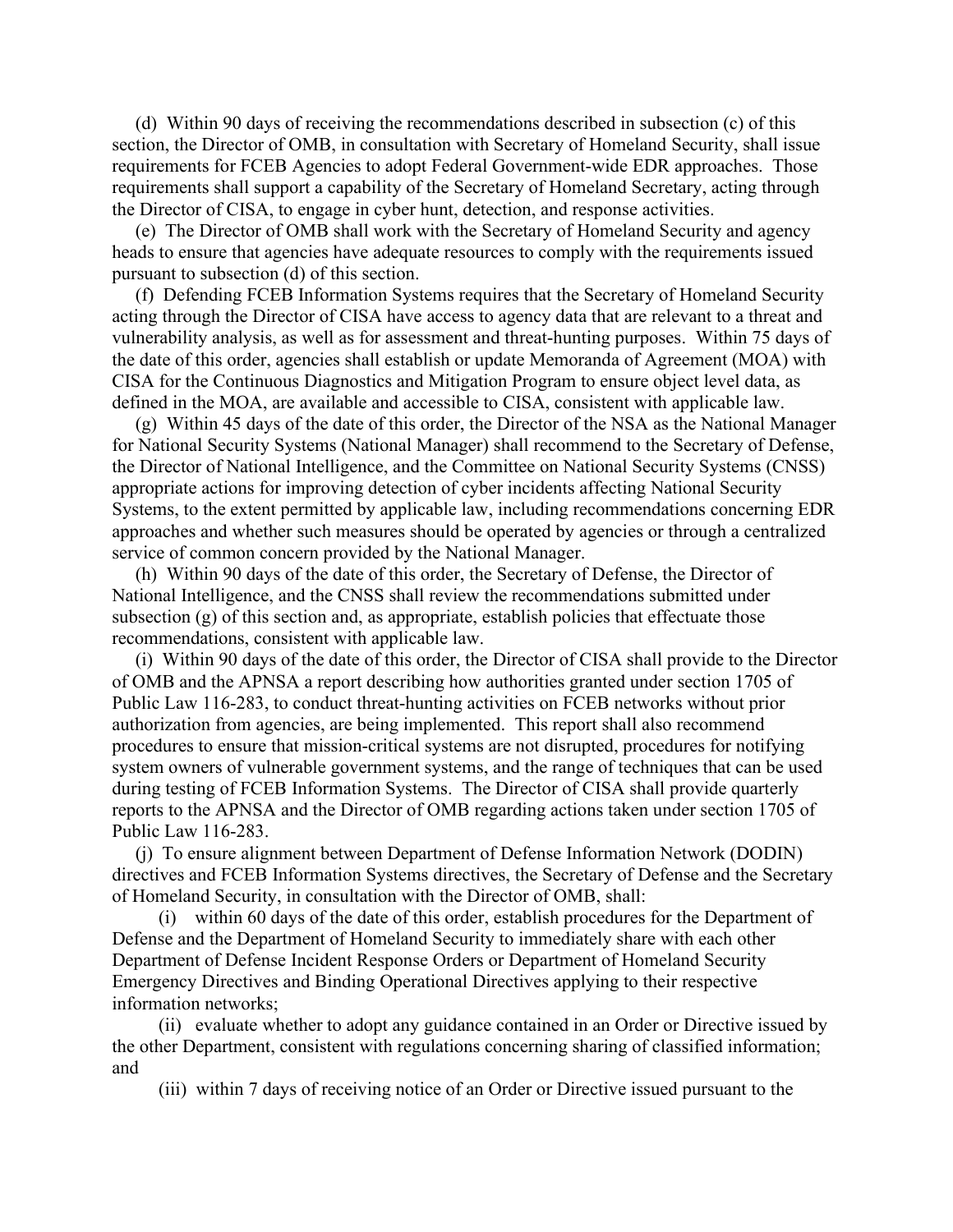procedures established under subsection  $(i)(i)$  of this section, notify the APNSA and Administrator of the Office of Electronic Government within OMB of the evaluation described in subsection (j)(ii) of this section, including a determination whether to adopt guidance issued by the other Department, the rationale for that determination, and a timeline for application of the directive, if applicable.

#### Sec. 8. Improving the Federal Government's Investigative and Remediation Capabilities.

 (a) Information from network and system logs on Federal Information Systems (for both onpremises systems and connections hosted by third parties, such as CSPs) is invaluable for both investigation and remediation purposes. It is essential that agencies and their IT service providers collect and maintain such data and, when necessary to address a cyber incident on FCEB Information Systems, provide them upon request to the Secretary of Homeland Security through the Director of CISA and to the FBI, consistent with applicable law.

 (b) Within 14 days of the date of this order, the Secretary of Homeland Security, in consultation with the Attorney General and the Administrator of the Office of Electronic Government within OMB, shall provide to the Director of OMB recommendations on requirements for logging events and retaining other relevant data within an agency's systems and networks. Such recommendations shall include the types of logs to be maintained, the time periods to retain the logs and other relevant data, the time periods for agencies to enable recommended logging and security requirements, and how to protect logs. Logs shall be protected by cryptographic methods to ensure integrity once collected and periodically verified against the hashes throughout their retention. Data shall be retained in a manner consistent with all applicable privacy laws and regulations. Such recommendations shall also be considered by the FAR Council when promulgating rules pursuant to section 2 of this order.

 (c) Within 90 days of receiving the recommendations described in subsection (b) of this section, the Director of OMB, in consultation with the Secretary of Commerce and the Secretary of Homeland Security, shall formulate policies for agencies to establish requirements for logging, log retention, and log management, which shall ensure centralized access and visibility for the highest level security operations center of each agency.

 (d) The Director of OMB shall work with agency heads to ensure that agencies have adequate resources to comply with the requirements identified in subsection (c) of this section.

 (e) To address cyber risks or incidents, including potential cyber risks or incidents, the proposed recommendations issued pursuant to subsection (b) of this section shall include requirements to ensure that, upon request, agencies provide logs to the Secretary of Homeland Security through the Director of CISA and to the FBI, consistent with applicable law. These requirements should be designed to permit agencies to share log information, as needed and appropriate, with other Federal agencies for cyber risks or incidents.

### Sec. 9. National Security Systems.

 (a) Within 60 days of the date of this order, the Secretary of Defense acting through the National Manager, in coordination with the Director of National Intelligence and the CNSS, and in consultation with the APNSA, shall adopt National Security Systems requirements that are equivalent to or exceed the cybersecurity requirements set forth in this order that are otherwise not applicable to National Security Systems. Such requirements may provide for exceptions in circumstances necessitated by unique mission needs. Such requirements shall be codified in a National Security Memorandum (NSM). Until such time as that NSM is issued, programs,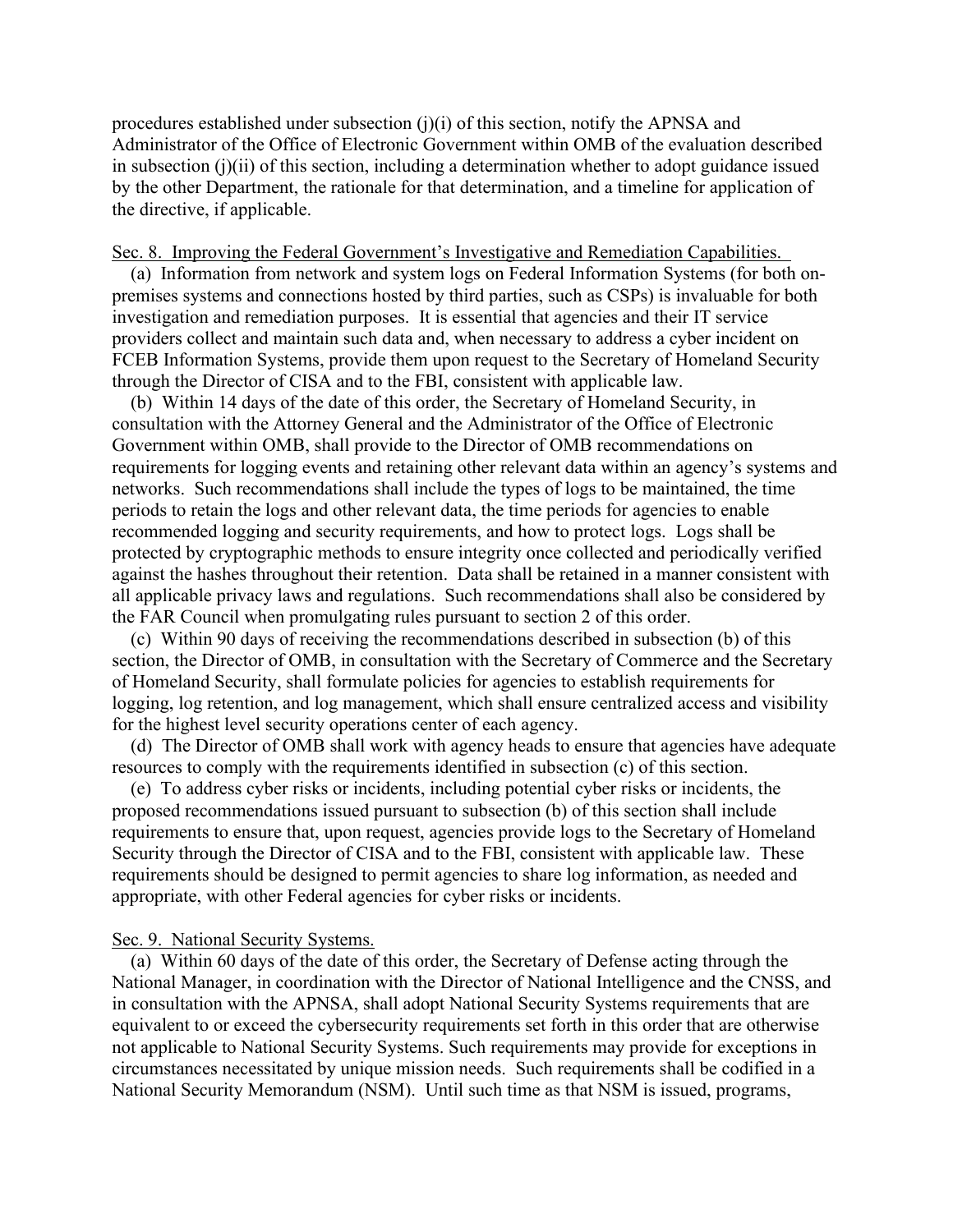standards, or requirements established pursuant to this order shall not apply with respect to National Security Systems.

 (b) Nothing in this order shall alter the authority of the National Manager with respect to National Security Systems as defined in National Security Directive 42 of July 5, 1990 (National Policy for the Security of National Security Telecommunications and Information Systems) (NSD-42). The FCEB network shall continue to be within the authority of the Secretary of Homeland Security acting through the Director of CISA.

Sec. 10. Definitions. For purposes of this order:

(a) the term "agency" has the meaning ascribed to it under 44 U.S.C. 3502.

 (b) the term "auditing trust relationship" means an agreed-upon relationship between two or more system elements that is governed by criteria for secure interaction, behavior, and outcomes relative to the protection of assets.

 (c) the term "cyber incident" has the meaning ascribed to an "incident" under 44 U.S.C.  $3552(b)(2)$ .

 (d) the term "Federal Civilian Executive Branch Agencies" or "FCEB Agencies" includes all agencies except for the Department of Defense and agencies in the Intelligence Community.

 (e) the term "Federal Civilian Executive Branch Information Systems" or "FCEB Information Systems" means those information systems operated by Federal Civilian Executive Branch Agencies, but excludes National Security Systems.

 (f) the term "Federal Information Systems" means an information system used or operated by an agency or by a contractor of an agency or by another organization on behalf of an agency, including FCEB Information Systems and National Security Systems.

 (g) the term "Intelligence Community" or "IC" has the meaning ascribed to it under 50 U.S.C. 3003(4).

 (h) the term "National Security Systems" means information systems as defined in 44 U.S.C. 3552(b)(6), 3553(e)(2), and 3553(e)(3).

 (i) the term "logs" means records of the events occurring within an organization's systems and networks. Logs are composed of log entries, and each entry contains information related to a specific event that has occurred within a system or network.

 (j) the term "Software Bill of Materials" or "SBOM" means a formal record containing the details and supply chain relationships of various components used in building software.

Software developers and vendors often create products by assembling existing open source and commercial software components. The SBOM enumerates these components in a product. It is analogous to a list of ingredients on food packaging. An SBOM is useful to those who develop or manufacture software, those who select or purchase software, and those who operate software. Developers often use available open source and third-party software components to create a product; an SBOM allows the builder to make sure those components are up to date and to respond quickly to new vulnerabilities. Buyers can use an SBOM to perform vulnerability or license analysis, both of which can be used to evaluate risk in a product. Those who operate software can use SBOMs to quickly and easily determine whether they are at potential risk of a newly discovered vulnerability. A widely used, machine-readable SBOM format allows for greater benefits through automation and tool integration. The SBOMs gain greater value when collectively stored in a repository that can be easily queried by other applications and systems. Understanding the supply chain of software, obtaining an SBOM, and using it to analyze known vulnerabilities are crucial in managing risk.